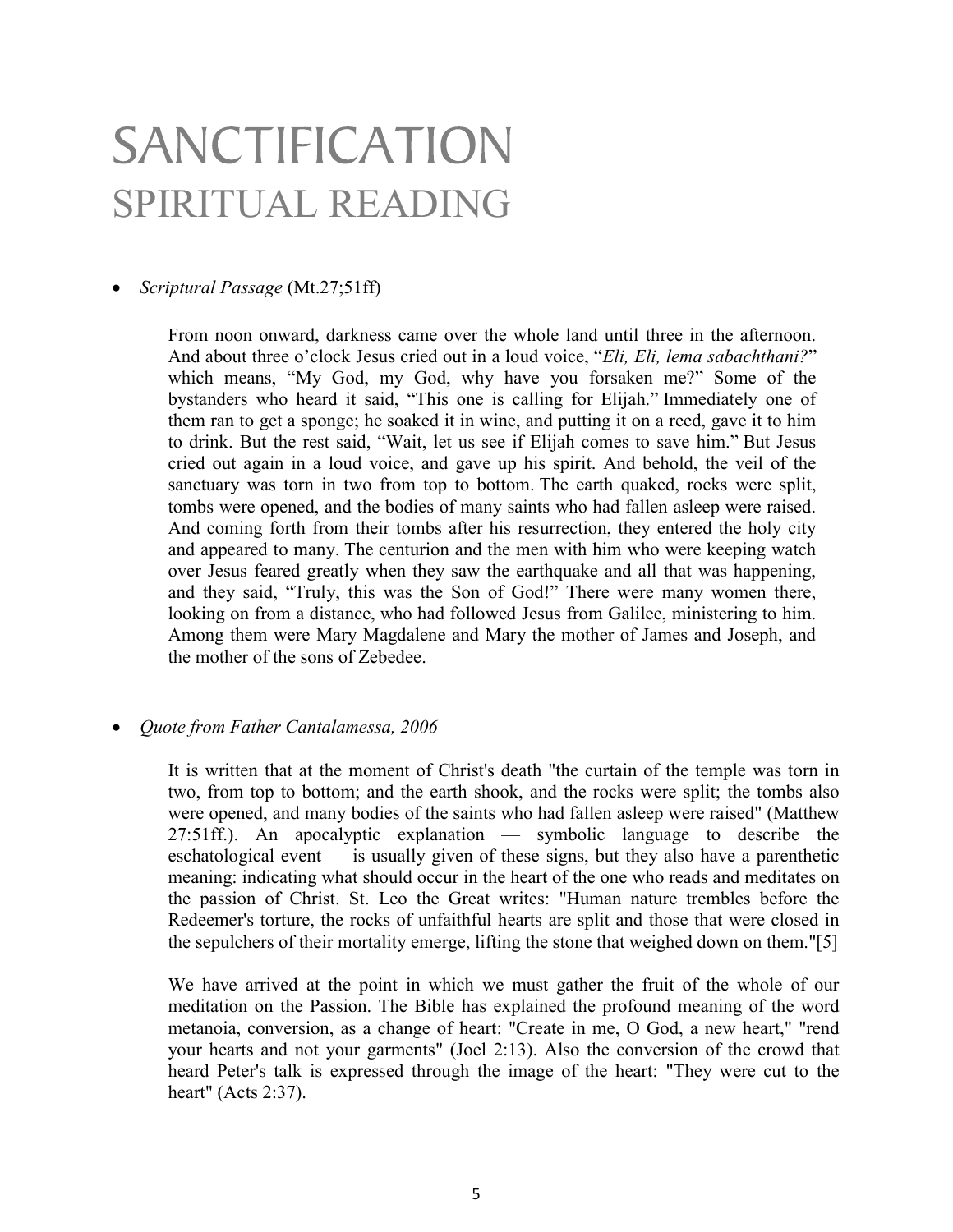Every conversion implies a movement, a passing from one state to another, from one point of departure to a point of arrival. The point of departure, a state from which one must come out is for Scripture that of the hardness of heart. "I gave them over to their stubborn hearts, to follow their own counsels" (Psalm 80:13), "For your hardness of heart Moses allowed you to divorce your wives" (Matthew 19:8), "grieved at their hardness of heart" (Mark 3:5), "by your hard and impenitent heart you are storing up wrath for yourself" (Romans 2:5).

In the whole Bible, but especially in the New Testament, the heart indicates the seat of the interior life, as opposed to the outward appearance: "man looks on the outward appearance, but the Lord looks on the heart" (1 Samuel 16:7). The heart is man's most profound I, his very person, in particular, his intelligence and will. It is the center of the religious life, the point in which God addresses man and man decides his response to God.

• *Words from Father J. Kentenich* (January, 1942)

A new creation! What does it mean, practically speaking? It means to embody the Christian image of the human person, to make the new creation in Christ Jesus a reality. What is old has passed away. What is meant by old? The old image personified by Adam. Christ is the new Adam, the beginning of a new epoch.

What were the gifts of the old Adam? He was brilliantly endowed. I don=t want to explain it again. But, but... it was followed by sin. The wonderful image which Adam and Eve were privileged to represent at the beginning of creation was suddenly disfigured. A break entered human nature. A break entered the life of the human person. The lives of Adam and Eve and the lives of all their descendants became interiorly fragmented.

The old has passed away. There will be a new image B what kind of a new image? True, this new image does not restore perfectly, it does not represent perfectly, immediately, what Adam and Eve lost. Original sin will be removed, but the consequences of original sin remain.

When we now consider the image of the Blessed Mother, we have to say and acknowledge that she was free. She remained free of original sin and the most distressing consequence of original sin, which is the inner conflict we call concupiscence, the inordinate drives and desires. Innate to her nature, as to our Lord=s, were drives, but not inordinate drives. The old has passed away.

When God designed and created the Blessed Mother, he assigned a special position to her, an exceptional position, and he endowed her for this role. We are destined to resemble her, and we are striving to embody this ideal. Let us become like you! Let us walk like you through life!